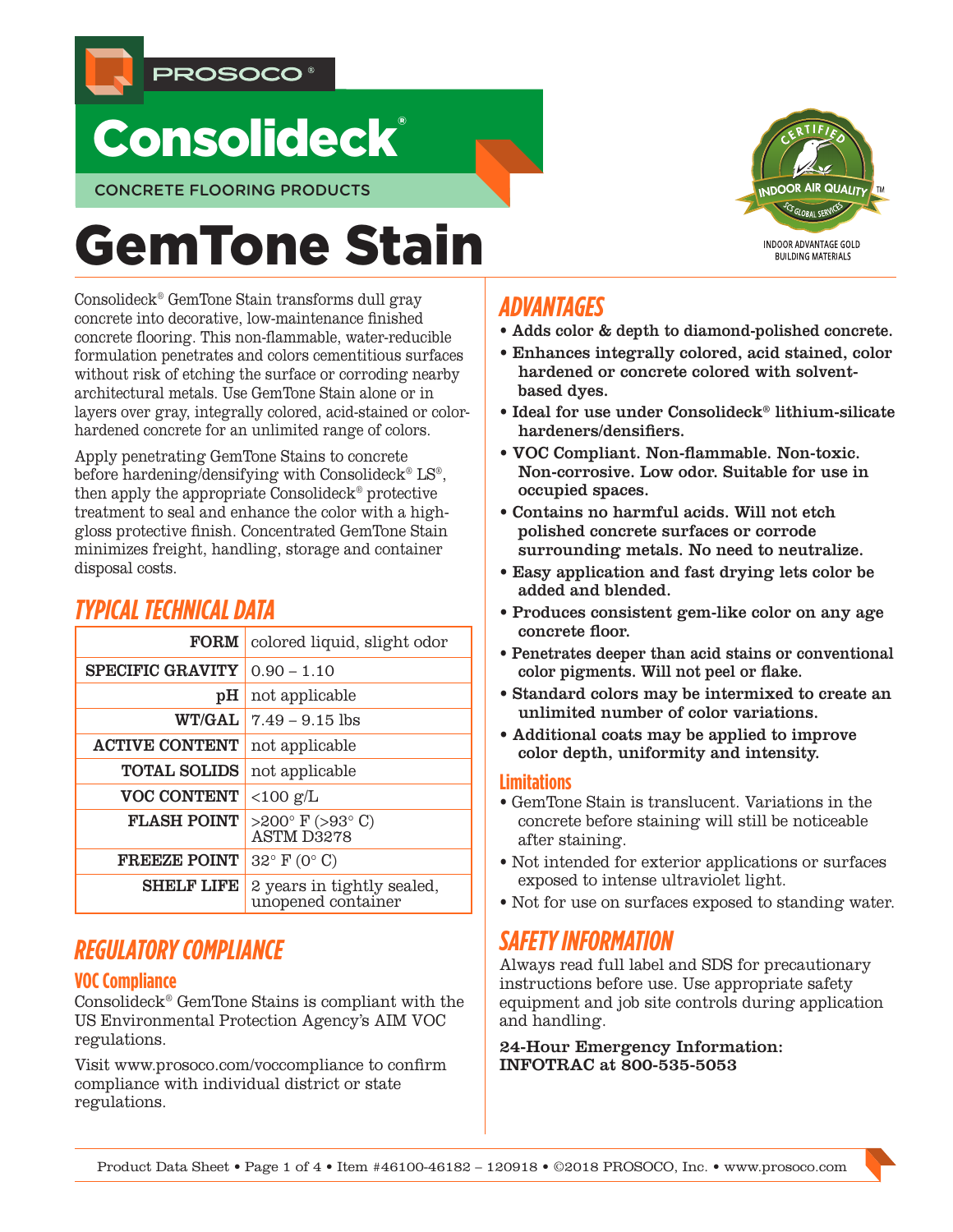# **Product Data Sheet Consolideck® GemTone Stain**

# *PREPARATION*

Protect people, vehicles, property and nearby surfaces not to be treated from contact with the product or over spray.

Over spray and spills may be difficult or impossible to remove. Use plastic sheeting or other proven protective material, fastened with blue painters tape or other tape that will not leave adhesive residues.

The concrete surface must be clean and dry. Contaminants may prevent penetration of the stain. Remove all curing compounds, dirt, dust and other contaminants with the appropriate Consolideck® or PROSOCO surface preparation cleaner.

After cleaning, spray clean water lightly to confirm the surface wets uniformly. If it does not, more surface preparation is needed.

Freshly placed concrete must be at least 21 days old before coloring. Once concrete is placed, protect the surface from all construction activities before staining. Do not store building materials on newly placed concrete surfaces. Avoid standing water.

## **Surface and Air Temperatures**

For best results keep air flow and surface temperatures consistent during application. Surface and air temperatures should be 50–90°F (10–32°C).

# **Equipment**

Apply using a clean, low-pressure sprayer, microfiber pads, brush, roller or rags.

Wear "spiked" shoes when walking in wet GemTone Stain.

## **Storage and Handling**

Apply product within 24 hours of dilution.

Published shelf life assumes storage of unopened containers in a cool, dry place. Maintain temperature of 50–90°F (10–32°C). Keep from freezing. Do not crush or tear. Dispose of unused product and container in accordance with local, state and federal regulations.

# *APPLICATION*

#### Before use, read "Preparation" and the Safety Data Sheet.

ALWAYS TEST each surface for suitability and desired results before overall application. Use the following application instructions. Let surface dry thoroughly before inspection and approval.

Include representative imperfections in the test area. Floor composition and surface finish affect final color. GemTone Stains are translucent and will not mask or hide imperfections in treated surfaces.

## **Dilution & Mixing**

GemTone Stain is designed for dilution with fresh water. Apply product within 24 hours of dilution.

- Pour one 12-oz package into empty container. Add 1-gallon fresh water to make ready-to-use GemTone Stain.
- Pour one 54-oz package into empty container. Add enough fresh water to make 5-gallons ready-touse GemTone Stain.

To reduce color intensity, dilute prepared GemTone Stain with up to 2 parts fresh water.

When desirable, GemTone Stain may be diluted with acetone to produce a ready-to-use stain. Use appropriate ventilation, safety equipment and job site controls when diluting with acetone.

Blend GemTone Stains for an unlimited range of colors.

## **Typical Coverage Rates**

Coverage rate varies with concrete quality and porosity.

#### First Application:

- 400–800 sq.ft. (37–74 sq.m.) per US gallon
- 9–18 square meters per liter

#### Additional Applications:

- 500–1,000 sq.ft. (46–92 sq.m.) per US gallon
- 12–24 square meters per liter

## **Application Instructions: Color**

#### Visit www.prosoco.com/consolideck for the most up-to-date application procedures and tips.

- 1. Diamond grind and polish the surface to the equivalent of #200 grit resin diamonds.
- 2. Clean the floor with a floor-scrubbing machine and fresh water. Let the floor dry.
- 3. Lightly wet a clean microfiber pad with prepared GemTone Stain.
- 4. Apply prepared GemTone Stain to the clean, dry concrete floor using a low-pressure sprayer with a conical spray pattern. Wet the surface without producing puddles. Do not over apply. Use a small bucket or rag to collect drips when not spraying.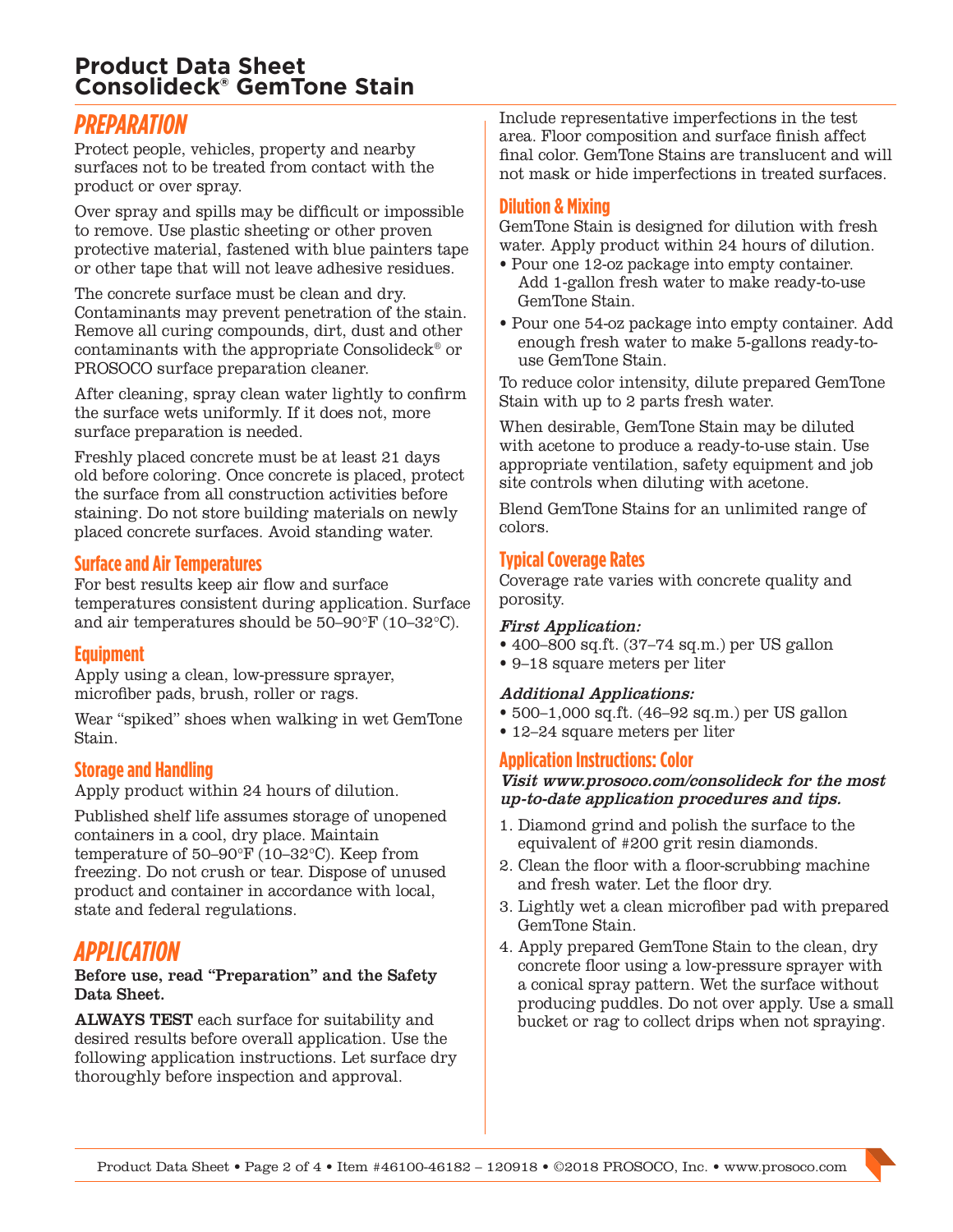# **Product Data Sheet Consolideck® GemTone Stain**

- 5. Using the wet microfiber pad, immediately spread the spray-applied GemTone Stain to ensure uniform wetting and color distribution. Continue spray-applying. Maintain a wet edge. Work the color into the surface to minimize streaks and patterns. Two people – one spraying and one spreading – get best results.
- 6. Do not walk on the freshly stained surface. Let the floor dry thoroughly, 60 minutes minimum.

If you're NOT polishing further, begin Option 1. If you ARE polishing further, start Option 2.

## Option 1: NO more polishing

- 7. Use a floor scrubbing machine and fresh water to remove excess stain residue. Let the wet floor dry.
- 8. For more color or color variations, apply a second coat of GemTone Stain as described in steps 1–6. Up to three thin coats produce better results than one heavy coat. Each coat must dry for one hour minimum prior to auto-scrubbing.
- 9. Use a floor-scrubbing machine and fresh water to remove excess stain residue. Let the wet floor dry.
- 10. Apply a single coat of Consolideck<sup>®</sup> LS<sup>®</sup> using a low-pressure sprayer. Apply sufficient material to wet the surface without producing puddles. Use a clean, soft-bristle push broom or microfiber pad to spread product evenly and ensure uniform wetting. Avoid spreading once drying begins. Scrubbing is not necessary.

NOTE: Allowing excess LS® to puddle on the floor will extend dry times and create white residues which must be removed immediately. Call the PROSOCO Customer Care at 800-255- 4255 for removal instructions.

11. Let the treated floor dry. Start Application Instructions for Sealing.

## Option 2: MORE Polishing

- 7. Remove excess stain residue with a floor scrubbing machine and fresh water. Let the wet floor dry.
- 8. Dry-polish to the equivalent of #400 resin diamonds. Polish until all scratch patterns are gone.
- 9. Clean the floor with a floor-scrubbing machine and fresh water. Let the wet floor dry.
- 10. For more color or color variations, apply a second coat of GemTone Stain as described in steps 1–6. Up to three thin coats produce better results than one heavy coat. Each coat must dry for one hour minimum prior to auto-scrubbing.
- 11. Use a floor-scrubbing machine and fresh water to remove excess stain residue. Let wet floor dry.
- 12. Apply a single coat of Consolideck<sup>®</sup> LS<sup>®</sup> using a low-pressure sprayer. Apply sufficient material to wet the surface without producing puddles. Use a

clean, soft-bristle push broom or microfiber pad to spread product evenly and ensure uniform wetting. Avoid spreading once drying begins. Scrubbing is not necessary. Allow treated surfaces to dry.

NOTE: Allowing excess LS® to puddle on the floor will extend dry times and create white residues which must be removed immediately. Call PROSOCO Customer Care at 800-255-4255 for removal instructions.

13. Dry polish to your desired finish and exposure. Start Application Instructions for Sealing.

# *BEST PRACTICES*

Before applying color, use a light water spray to confirm surfaces wet uniformly. If surface does not wet uniformly, additional surface preparation may be needed.

Harden unpolished/polished concrete with Consolideck<sup>®</sup> LS<sup>®</sup> after staining. After staining and hardening/densifying, polished concrete must be sealed with an appropriate Consolideck protective treatment.

Wet or dry grind before applying GemTone Stain. Dry grind or dry polish only after applying GemTone Stain.

Thoroughly neutralize and rinse acid-stained concrete before applying GemTone Stain.

Mask neighboring surfaces as needed to control color bleeding. For best results, spread evenly using a microfiber pad.

When desirable, GemTone Stain may be diluted with acetone to produce a ready-to-use stain. Use appropriate ventilation, safety equipment and job-site controls when diluting with acetone.

When spraying, maintain consistent flow rate and spray pattern. When triggering or releasing sprayer, direct spray tip into a container to minimize dripping.

Two thin applications of GemTone Stain achieve better color intensity than one heavy coat. When diamond polishing, apply second coat of stain immediately before final dry polishing step.

Thoroughly rinse application equipment with fresh water between colors and after final application.

Never go it alone. If you have problems or questions, contact your local PROSOCO distributor or field representative. Or call PROSOCO technical Customer Care, toll-free at 800-255-4255.